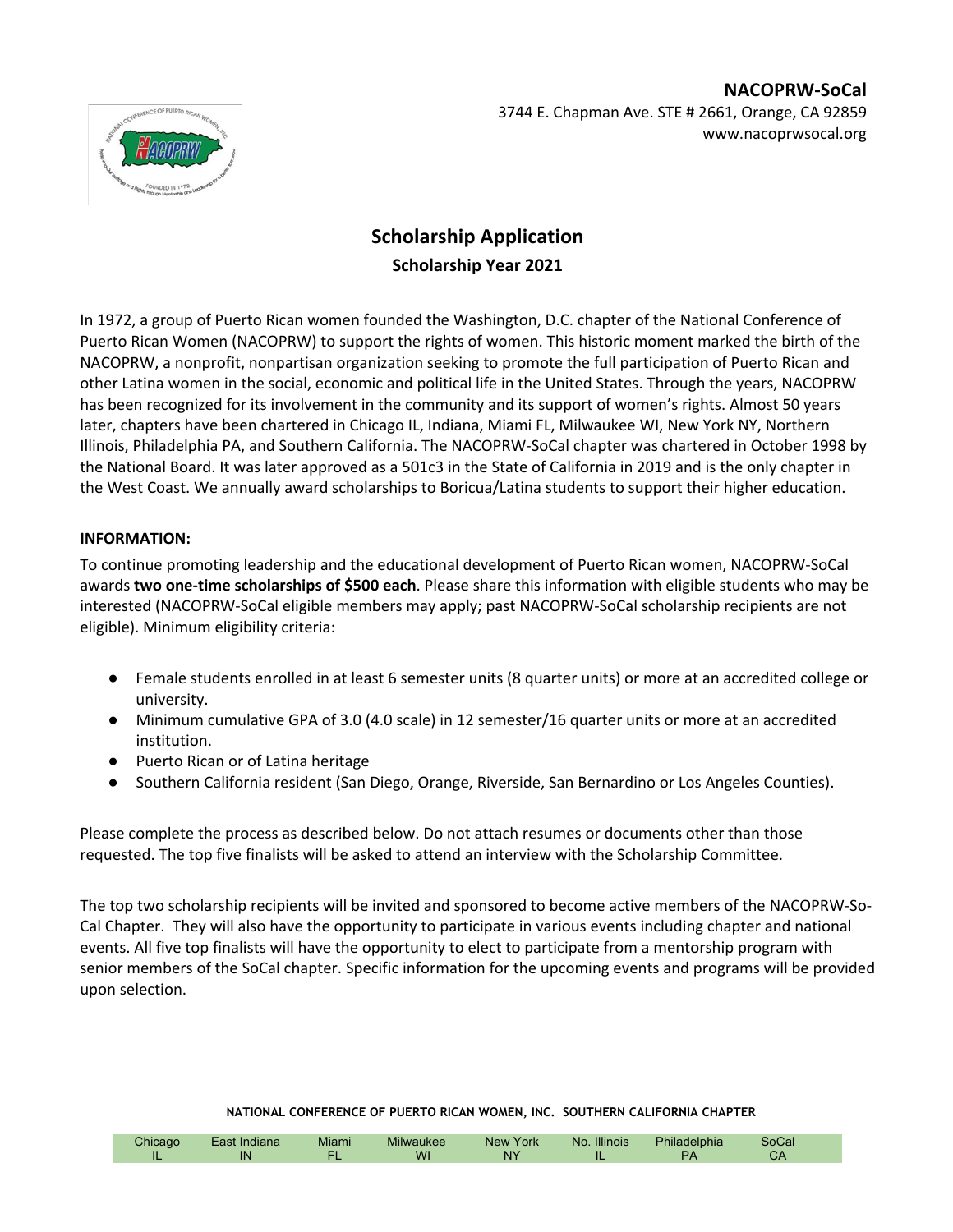

## **NACOPRW-SoCal** 3744 E. Chapman Ave. STE # 2661, Orange, CA 92859 www.nacoprwsocal.org

# **Scholarship Application Scholarship Year 2021**

#### **INSTRUCTIONS:**

Please fill out the application completely and leave blank items that do not apply. All applications and supporting documents may be submitted in hard copy or electronically. If submissions are in hard copy, the application must be signed and dated and postmarked by **April 28,2021**. Please mail the application packet to the attention of the Scholarship Committee, NACOPRW-SoCal, 3744 East Chapman Ave., Suite 2661, Orange, CA 92859. Electronic submission should be sent in PDF format to menubia@gmail.com, by the same date above. Incomplete or late application will not be considered.

Please include the following supporting documentation for review and selection as determined by NACOPRW-SoCal:

❑ Proof of Spring 2021 or Fall 2021 enrollment (at least 6 semester/8 quarter units) at an accredited institution of higher education.

❑ Recent transcript showing a minimum 3.0 cumulative GPA in 12 semester/16 quarter units or more at an accredited educational institution. Unofficial transcripts will be accepted if they included the following information:

- ❏ Applicant Name
- ❏ Name of educational institution
- ❏ GPA
- ❏ Year in school
- ❏ Enrollment status

❑ Community service or unpaid internship rendered during the academic year 2020-2021 will be considered for selection. To account for COVID-19, online or virtual non-paying internships will be considered. Please provide verification on the organization either by submitting a certificate of completion with the organization's letterhead or providing the name, address, telephone, and website of the organization including name and email of the supervisor or volunteer coordinator. All community service submissions should include:

- ❏ type of involvement
- ❏ dates of service
- ❏ number of hours per month
	- $\Box$  1-10 hours
	- $\Box$  11-20 hours
	- ❏ 21-30 hours
	- ❏ 31 or more hours

**NATIONAL CONFERENCE OF PUERTO RICAN WOMEN, INC. SOUTHERN CALIFORNIA CHAPTER**

|  | ∠hicaɑo<br>. . | - oot<br>Indiana<br>IN | Miami | .<br>Milwaukee<br>WI | York<br><b>New</b><br><b>N<sub>V</sub></b> | <b>Illinois</b><br>No.<br> | Philadelphia | <b>SoCal</b><br>◡◠ |  |
|--|----------------|------------------------|-------|----------------------|--------------------------------------------|----------------------------|--------------|--------------------|--|
|--|----------------|------------------------|-------|----------------------|--------------------------------------------|----------------------------|--------------|--------------------|--|